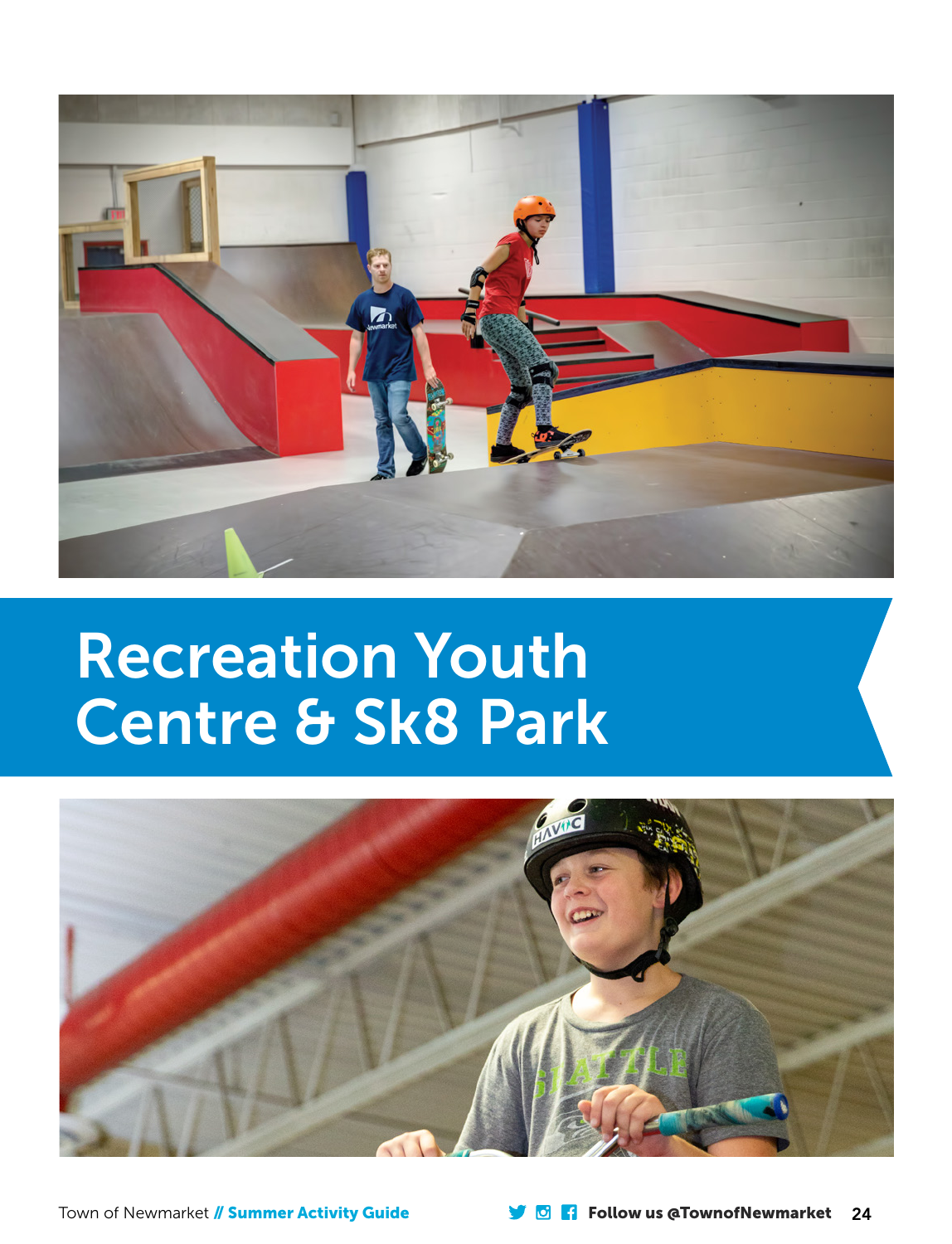# Recreation Youth Centre & Sk8 Park 56 Charles Street. 905-953-5120

Welcome to the Recreation Youth Centre & Sk8 Park, also known as the RYC! This Centre offers children and youth a safe place to hang out with friends and participate in as much or as little as they like. The RYC is proud to offer both drop-in and registered programs.

### Drop-In With Us!



### Registered Programs

Whether you're interested in Skateboard or Scooter Lessons, Sport Programs, Art Programs or Leadership Courses, we've got you covered! All our registered program information can be found in the next few pages, and in the Youth Programs Section. For more information, please contact the Recreation Youth Centre & Skate Park at 905-953-5120 or youthcentre@newmarket.ca.

## 2022 Fees

| <b>SESSION DROP-IN FEES</b>     |      |
|---------------------------------|------|
| Gym and Lobby Games             | \$1  |
| <b>Skate Park</b>               | \$5  |
| <b>MULTI-PASSES</b>             |      |
| Skate Park - 10 Passes          | \$50 |
| Gym and Lobby Games - 10 Passes | \$10 |

#### Skate Park Use - Equipment Required:

• Helmet (Skateboard, Scooter, Hockey with the cage/ visor removed, or Ski/Snowboard). \*Bike helmets are not permitted.

Recommended:

Padding (knee, elbow, etc.) Mouth guard

- Skateboard, Scooter or Rollerblades
- Close toed shoes

## newmarket.ca/youth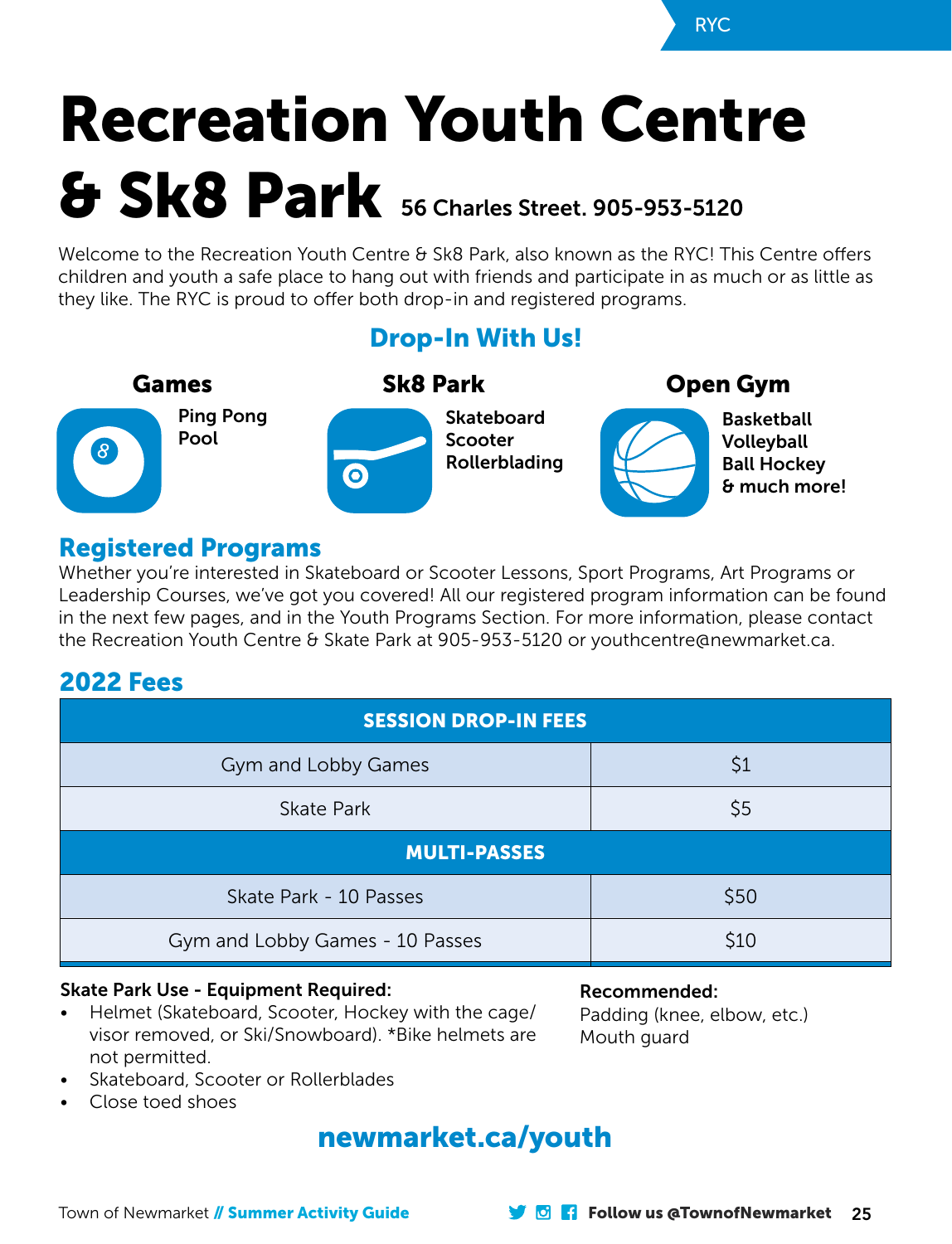



# You've asked. We've answered.



#### Do you offer private and semi-private skateboard or scooter lessons at the Recreation Youth Centre & Sk8 Park (RYC)?

Yes! The next page outlines our Skateboard and Scooter Lessons. Additional lesson times may be available based on Instructor availability. Call the RYC at 905-953-5300 ext. 2828 for additional availability.

#### Do you offer any leadership opportunities for Youth?

Yes! This Summer we are offering a CIT (Counsellor in Training) and Leader in Training courses! More information can be found in the Youth Programs Section.

#### Can I rent the RYC for my next community or school event?

Yes! The RYC is a great place for exciting, special events. To discuss your options or to book a room, please contact the RYC at 905-953-5120.

#### Do I need to reserve my spot ahead of time for a drop-in?

No! You are welcome to use the facility in your age-specific time slot without pre-registering. Ensure you arrive early to avoid disappointment should sessions fill.

#### Will children be supervised while visiting the RYC?

Registered programs: Children will only be fully supervised during our registered recreation programs.

Drop-in sessions: Supervision is limited to the availability of staff. While visiting the RYC for a drop-in session, it is expected that a parent/ guardian will remain on the premises to ensure appropriate supervision of those 9 years of age and younger.